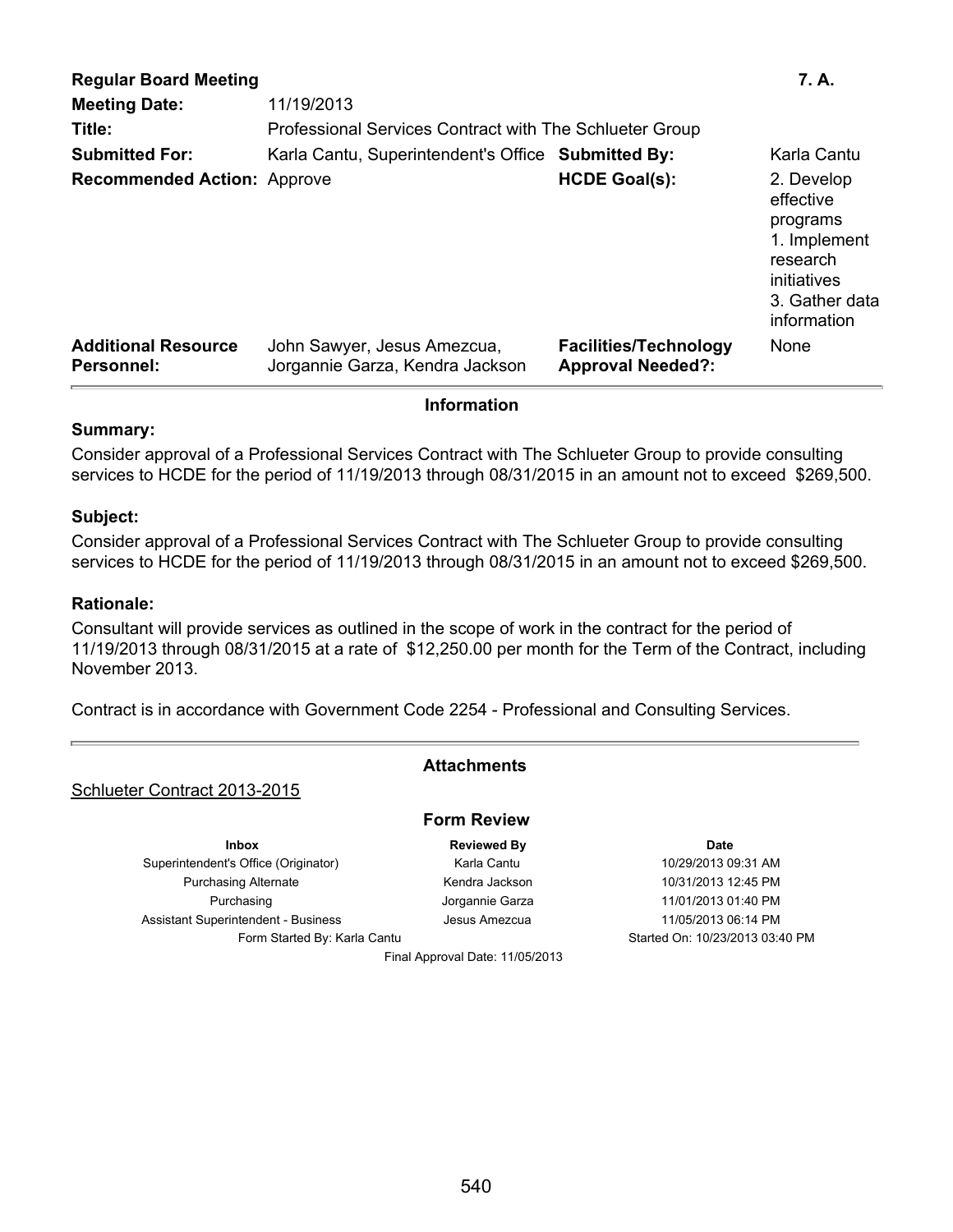# **PROFESSIONAL SERVICES CONTRACT**

This Professional Services Contract ("Contract") is made and entered into by and between the Harris County Department of Education ("HCDE") located at 6300 Irvington Boulevard, Houston, Texas 77022, and The Schlueter Group, ("Consultant"), located at 1122 Colorado Street, Suite 200, Austin, Texas 78701, for Consultant to provide professional services to HCDE in accordance with the terms and conditions specified herein.

# **RECITALS**

WHEREAS, HCDE is a political subdivision, local governmental entity, and county school district established to promote education in Harris County, Texas;

WHEREAS, this Contract will further the public purposes necessary in the conduct of HCDE; and

WHEREAS, HCDE and Consultant desire to set forth in writing the terms and conditions of their agreement.

THEREFORE, in consideration of the mutual covenants and conditions contained in this Contract and other good and valuable consideration, the receipt and sufficiency of which are hereby acknowledged, the parties, intending to be legally bound, agree as follows:

#### **Article 1 Purpose**

HCDE agrees to retain Consultant and Consultant agrees to provide professional governmental relations consulting services to HCDE and to perform the duties and all the necessary labor and resources needed to provide the services set forth in Article 3-Scope of *Work.* Consultant shall also perform such other related services and duties as are customarily performed by a consultant in a similar position. This Contract specifically retains the services of Stan Schlueter and Rob Eissler; however, the Contract is not limited to these individuals, should HCDE determine other individuals' services are required.

# **Article 2 Term**

This Contract is for services beginning November 19, 2013, and ending August 31, 2015 ("Term"). All Contract extensions shall be subject to the terms and conditions specified herein.

# **Article 3 Scope of Work**

Exhibit A includes a detailed scope of work that sets out the services Consultant agrees to provide.

#### **Article 4 Independent Contractor Status**

It is the intention of the patties that Consultant be an independent contractor and not an employee, agent, joint venturer, or partner of HCDE. Nothing in this Contract shall be interpreted or construed as creating or establishing the relationship of employer and employee, agent, joint venture, or partner between HCDE and either Consultant or any employee or agent of Consultant.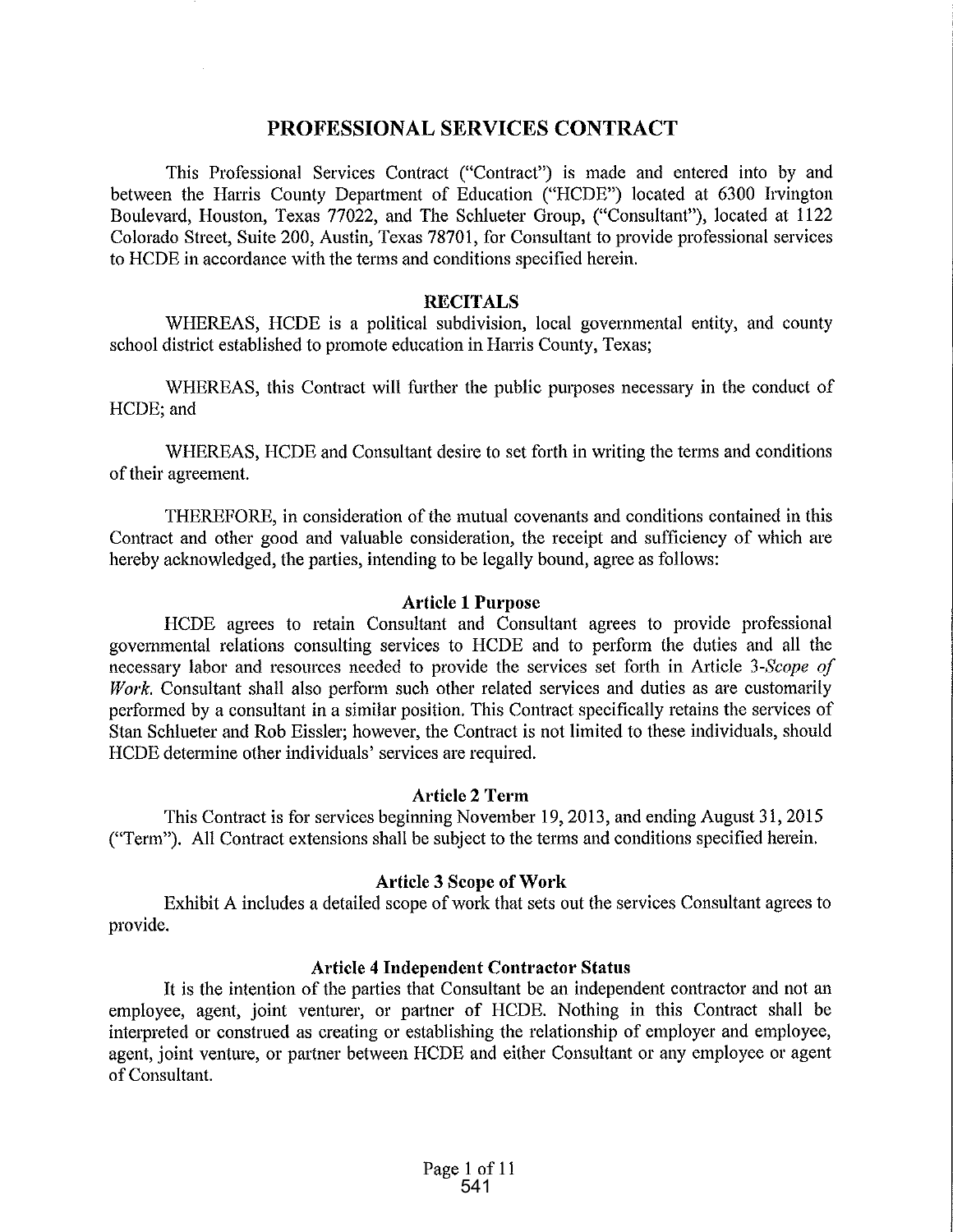Consultant has no power or authority to assume or create any obligation or responsibility on behalf of HCDE. This Contract shall not be or deemed an endorsement of Consultant by HCDE. Consultant agrees that HCDE has no responsibility for any conduct of any of Consultant's employees, agents, representatives, contractors, or subcontractors.

# **Article 5 Review of Progress**

Consultant will work to meet all timelines mutually established by Consultant and HCDE. HCDE reserves the right to monitor the progress of Consultant.

# **Article 6 Changes & Amendments**

During the Term of the Contract (see Article 2), HCDE and Consultant reserve the right to make changes to the work the Consultant is required to provide pursuant to this Contract. This Contract may be amended only by the mutual agreement of the parties, in a writing to be attached to and incorporated in this Contract. All such changes shall be made in writing and agreed to by both parties.

#### **Article 7 Assignment**

Neither this Contract nor any duties or obligations under it shall be assignable by Consultant without the prior written acknowledgment and authorization of HCDE. Any attempted assignment of this Contract by Consultant shall be null and void.

# **Article 8 Compensation**

HCDE will pay Consultant \$12,250.00 per month for the Term of the Contract. HCDE shall not pay for any expenses incurred by Consultant. HCDE agrees to make payment upon receipt of invoices, as detailed in Article 21, below, and IRS Form W-9. HCDE will be invoiced monthly for an amount of \$12,250.00 including November 2013.

Tex. Gov't Code § 2251.021 shall govern when payments are due to the Consultant. Payments are due to Consultant by HCDE within forty-five (45) days after the later of the following: (1) the date HCDE receives the services under the Contract; (2) the date the performance of the service under the Contract is completed; or (3) the date HCDE receives an invoice for the products or service. The exceptions to payments made by HCDE listed in Tex. Gov't Code§ 2251.002 shall apply to this Contract.

# Article 9 Conflict of Interest and Notice of Material Change

During the Term of Consultant's service to HCDE, Consultant shall not, directly or indirectly, whether for Consultant's own account or for or with any other person or entity whatsoever, employ, solicit or endeavor to entice away any person who is employed by HCDE.

Consultant shall notify HCDE within 24 hours of any potential or actual conflict of interest between the interest(s) of HCDE and any other client of Consultant's and agrees to not represent HCDE on the issue in question until the conflict is resolved to the satisfaction of HCDE or this Contract is terminated.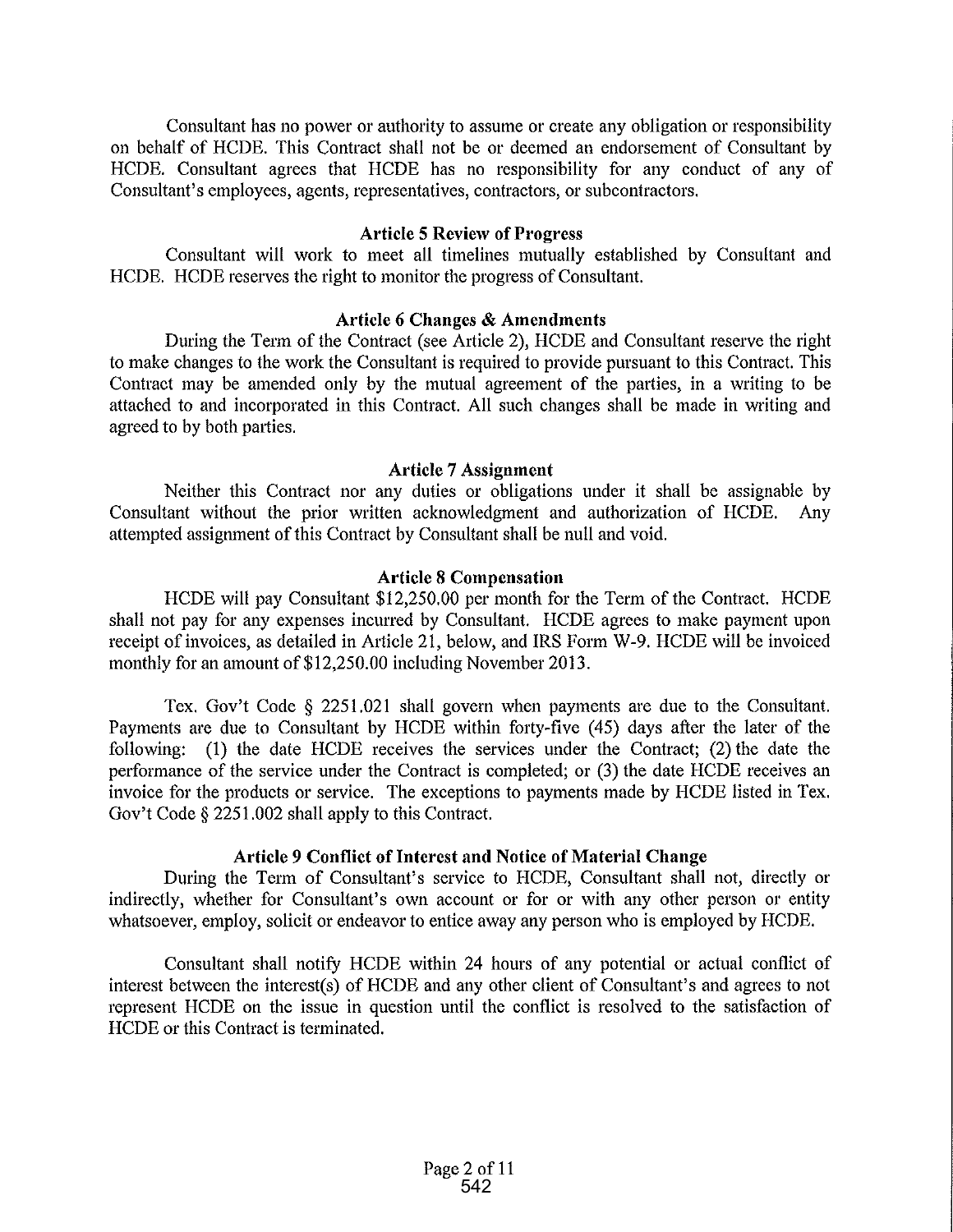Consultant is required to notify HCDE when any material change in operations occurs, including bankruptcy, material changes in financial condition, change of ownership, revocation of lobbyist registration, and the like, within two (2) business days of such change.

# **Article 10 Felony Conviction Notice**

Contractor acknowledges receipt of Exhibit C, Felony Conviction Notice and represents to HCDE that Contractor has accurately completed, executed and delivered the Notice to HCDE.

Contractor's failure to provide such notice shall result in a material breach of this Contract. HCDE may terminate this Contract with Contractor upon determination that Contractor failed to give notice as required by this Article and Felony Conviction Notice or that Contractor misrepresented the conduct resulting in the conviction as indicated on Felony Conviction Notice.

# **Article 11 Indemnity**

# **CONSULTANT SHALL PROTECT, HOLD HARMLESS, AND INDEMNIFY HCDE FROM ANY AND ALL CLAIMS, ASSESSMENTS, AND SUITS OF LAW OR IN EQUITY, EXPENSES, ATTORNEYS' FEES, AND DAMAGES ARISING FROM CONSULTANT'S ACTS OR OMISSIONS IN CONNECTION WITH THE SERVICES DESCRIBED IN THIS CONTRACT.**

# **Article 12 Non-Appropriation of Funds**

This Contract is a commitment of HCDE current revenue only. While not assumed, renewal of this Contract, if any, will be in accordance with Tex. Local Gov't Code § 271.903 concerning non-appropriation of funds for multi-year contracts. Notwithstanding any other provision of this Contract or obligation imposed on HCDE by this Contract, HCDE shall have the right to terminate this Contract without default or liability to Consultant resulting from such termination, effective as of the expiration of each budget period of HCDE if it is determined by HCDE, in their sole discretion, that there are insufficient funds to extend this Contract.

# **Article 13 Non-Exclusivity**

Nothing in this Contract may be construed to imply that Consultant has the exclusive right to provide HCDE professional services. During the Term of this Contract, HCDE reserves the right to use all available resources to procure other professional services as needed and doing so will not violate any rights of Consultant.

# **Article 14 Performance and Compliance with Laws**

Consultant agrees that Consultant is not an employee of HCDE and is solely responsible for all social security, unemployment compensation and taxes, both state and federal. Consultant further agrees that Consultant's services will be performed with reasonable care, skill, judgment, and experience and in a professional business-like manner, with no direct supervision from HCDE. If Consultant is unable to complete the work in this manner based on the mutually agreed upon time, Consultant shall notify the County Superintendent, Harris County in writing.

Consultant shall comply with all applicable federal, state, and local laws, statutes, ordinances, standards, orders, rules, and regulations, including, without limitation, all applicable lobbyist regulations. For the entire duration of this Contract, Consultant shall maintain all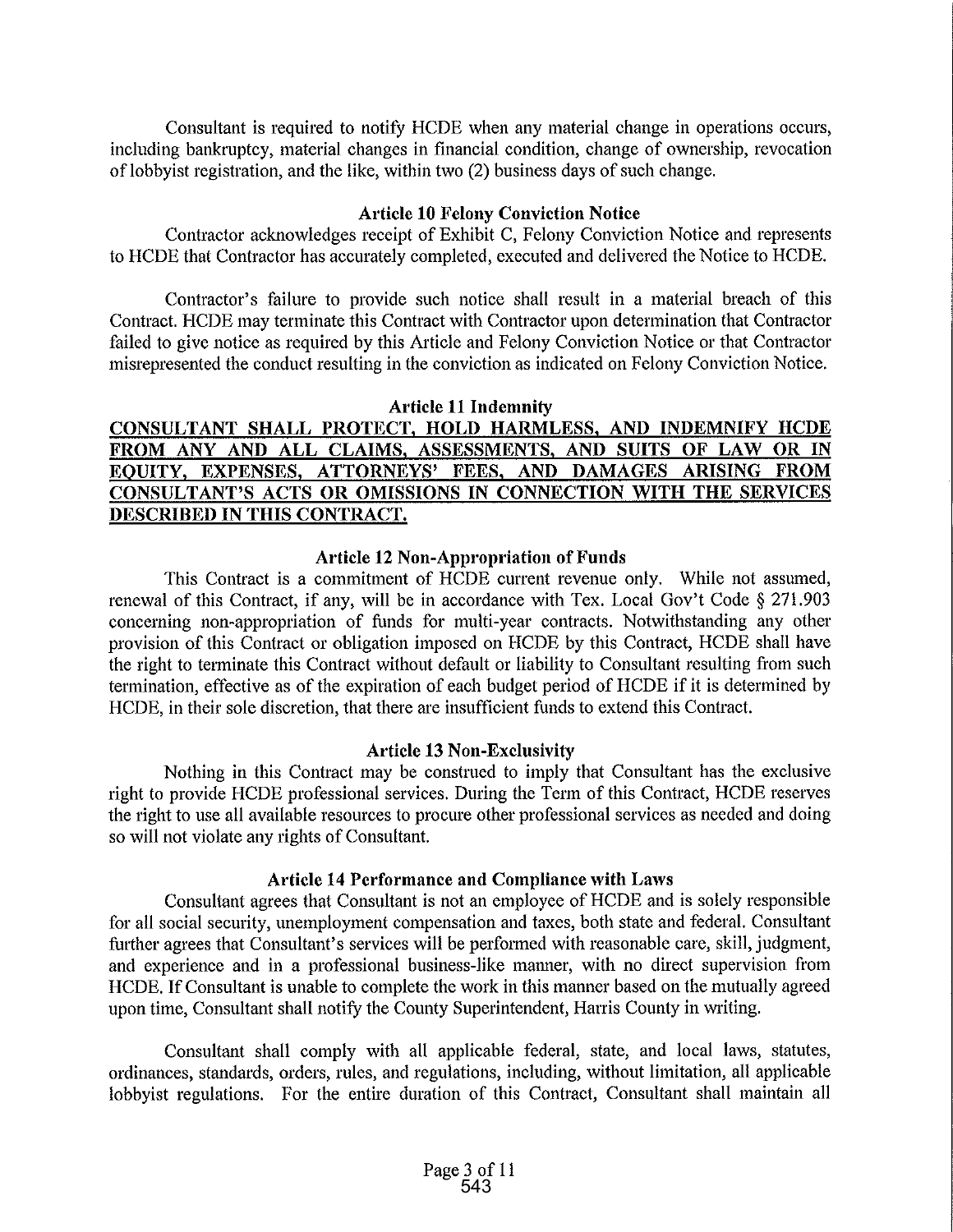required licenses, registrations, certifications, permits, and any other documentation necessary to perform this Contract, including, without limitation, registration as a lobbyist with the Texas Ethics Commission.

#### **Article 15 Termination**

Either of the two individual parties for any reason upon thirty (30) days written notice may terminate this Contract without cause. HCDE will be responsible for payment for services that have been accepted by HCDE up to the termination date.

HCDE may by written notice, terminate this Contract if Consultant has defaulted in whole or in part, refuses or fails to comply with the provisions of this Contract, fails to make progress, does not cure such failure after written notice within a reasonable period of time, or fails to adequately perform the services, as determined by HCDE at their sole discretion. In such event, HCDE may obtain comparable services elsewhere and either deduct the costs of obtaining such services from any amount owed Consultant or Consultant shall reimburse HCDE for such costs incurred by HCDE.

# **Article 16 Notice**

Any notice provided under the Terms of this Contract by either party to the other shall be in writing and may be affected by certified mail, return receipt requested. Notice shall be sufficient if made or addressed to the address listed in the signature lines below.

Each party may change the address at which notice may be sent to that party by giving notice of such change to the other patty by certified mail, return receipt requested.

# **Article 17 Goveming Law & Venue**

This Contract shall be governed by and construed in accordance with the laws of the State of Texas, without regard to its conflicts of laws provisions. The mandatory and exclusive venue for the adjudication or resolution of any dispute arising out of this Contract shall be in Harris County, Texas, and the parties hereby submit to the exclusive jurisdiction of said courts.

#### **Article 18 Entire Agreement**

This Contract is the sole agreement by which the above parties will abide relative to the purpose(s) of this Contract. The Contract, Exhibit A, Scope of Work, Exhibit B, and Exhibit C represent the entire and exclusive agreement between the parties thereto and replace in their entirety any previous agreements, written or oral.

#### **Article 19 Severability**

In the event that any one or more of the provisions contained in this Contract shall for any reason be held to be invalid, illegal, or unenforceable in any respect, such invalidity, illegality, or unenforceability shall not affect any other provisions, and the Contract shall be construed as if such invalid, illegal, or unenforceable provision had never been contained in it.

# **Article 20 Debarment and Suspension**

Pursuant to 7 C.F.R. 3017, during any period in which a person is suspended, debarred, proposed for debarment, ineligible, or voluntarily excluded from eligibility for covered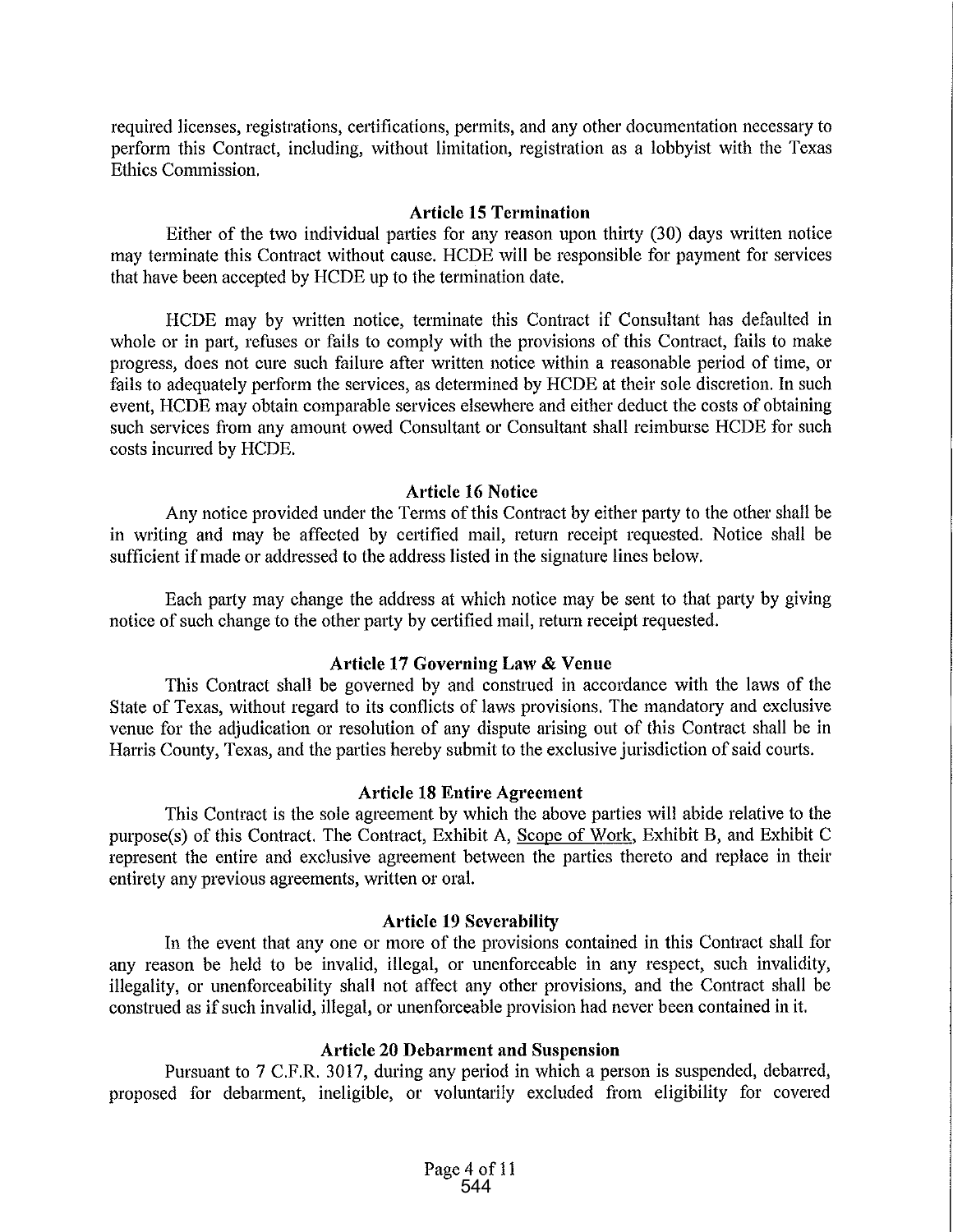transactions by any Federal department or agency, that person shall be excluded from any and all work hereunder that is considered a covered transaction including, but not limited to, participation in any HCDE program or purchase of any goods or services from HCDE. Generally, work that is expected to equal or exceed the Federal procurement small purchase threshold as defined in 7 C.P.R. 3017.110 (currently \$100,000) is considered a covered transaction. With respect to work hereunder that is considered a covered transaction, Consultant agrees to comply with any and all requirements of 7 C.P.R. 3017 including, but not limited to, obtaining and/or providing the certification attached hereto as Exhibit B and providing immediate written notice upon discovery of any errors in a certification previously obtained and/or provided, as necessary for such compliance. Consultant acknowledges that, with respect to debarment and suspension, Federal law may impose additional, more specific, and/or more restrictive requirements for certain work hereunder that is considered a covered transaction; Consultant agrees to comply with any and all such requirements.

# **Article 21 Invoices**

Consultant is required to submit original invoices to the HCDE Business Office ATTN: Accounts Payable. The invoices can be mailed through the postal service to HCDE Business Office ATTN: Accounts Payable, 6300 Irvington Boulevard, Houston, Texas 77022 or emailed to **accountspayable@ltcde-texas.org.** 

The invoice(s) should include the following:

- I. Date of invoice
- 2. Period of service (i.e. month of)
- 3. Invoice Number
- 4. Contact Information
- 5. Certification of service provided through a signature by company representative

Failure to send the invoices as directed above will delay payment. Invoices submitted by Consultant for work performed prior to the effective date of the Contract will not be honored.

# **Article 22 Confidentiality**

Consultant agrees to secure the confidentiality of all information and records in accordance with applicable federal and state laws, rules, and regulations.

HCDE agrees to provide Consultant with confidential information regarding HCDE and access to cettain confidential and proprietary information and materials belonging to HCDE and/or to vendors of HCDE and/or participants in HCDE's programs or services (hereinafter "vendors and/or participants"). Such confidential and proprietary information and materials (collectively "Confidential Information") includes, without limitation and regardless of whether such information or materials is expressly identified as confidential or proprietary, the following: technical information, proposals, employee information, customer lists, vendor lists and relationships, participant lists, marketing strategies, certain financial information relating to HCDE or vendors and/or participants; plans of HCDE or vendors and/or participants; and other trade secrets and valuable, confidential information of HCDE or vendors and/or participants.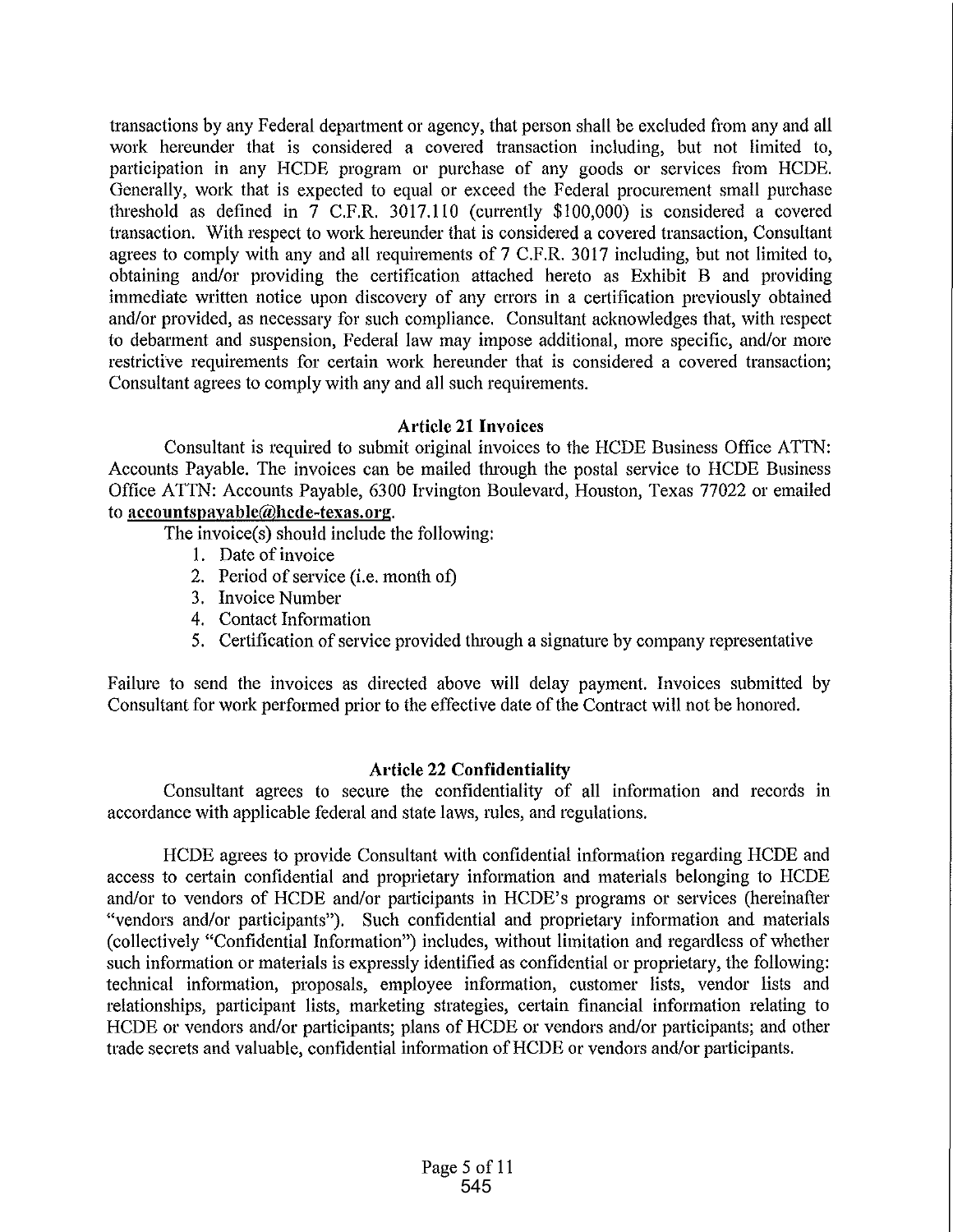Consultant understands and agrees that all Confidential Information and every portion thereof constitutes valuable property of HCDE and/or vendors and/or participants, and Consultant futiher acknowledges the importance of maintaining the security and confidentiality of the Confidential Information.

Consultant agrees to keep the Confidential Information, and all documentation, access, and information relating thereto, strictly confidential. Specifically, Consultant agrees that, except as required for the performance of the services in this Contract or as expressly authorized in writing by HCDE, or as may be required by law or court order, Consultant:

- (1) will not disclose or provide access to Confidential Information to any third party;
- (2) will not copy Confidential Information for any reason; and
- $(3)$  return to  $\widehat{H}CDE$  or destroy all Confidential Information upon the expiration or termination of this Contract.

Consultant also acknowledges that HCDE is subject to the Texas Public Information Act, and Consultant waives any claim against and releases from liability HCDE, their respective officers, employees, agents, and attomeys with respect to disclosure of information provided under or in this Contract or otherwise written, produced, created, assembled, maintained, or held by Consultant, HCDE, and determined by HCDE, the Attomey General of Texas, or a court of law to be subject to disclosure under the Texas Public Information Act.

---Remainder of this page intentionally left blank. Signature page follows. ---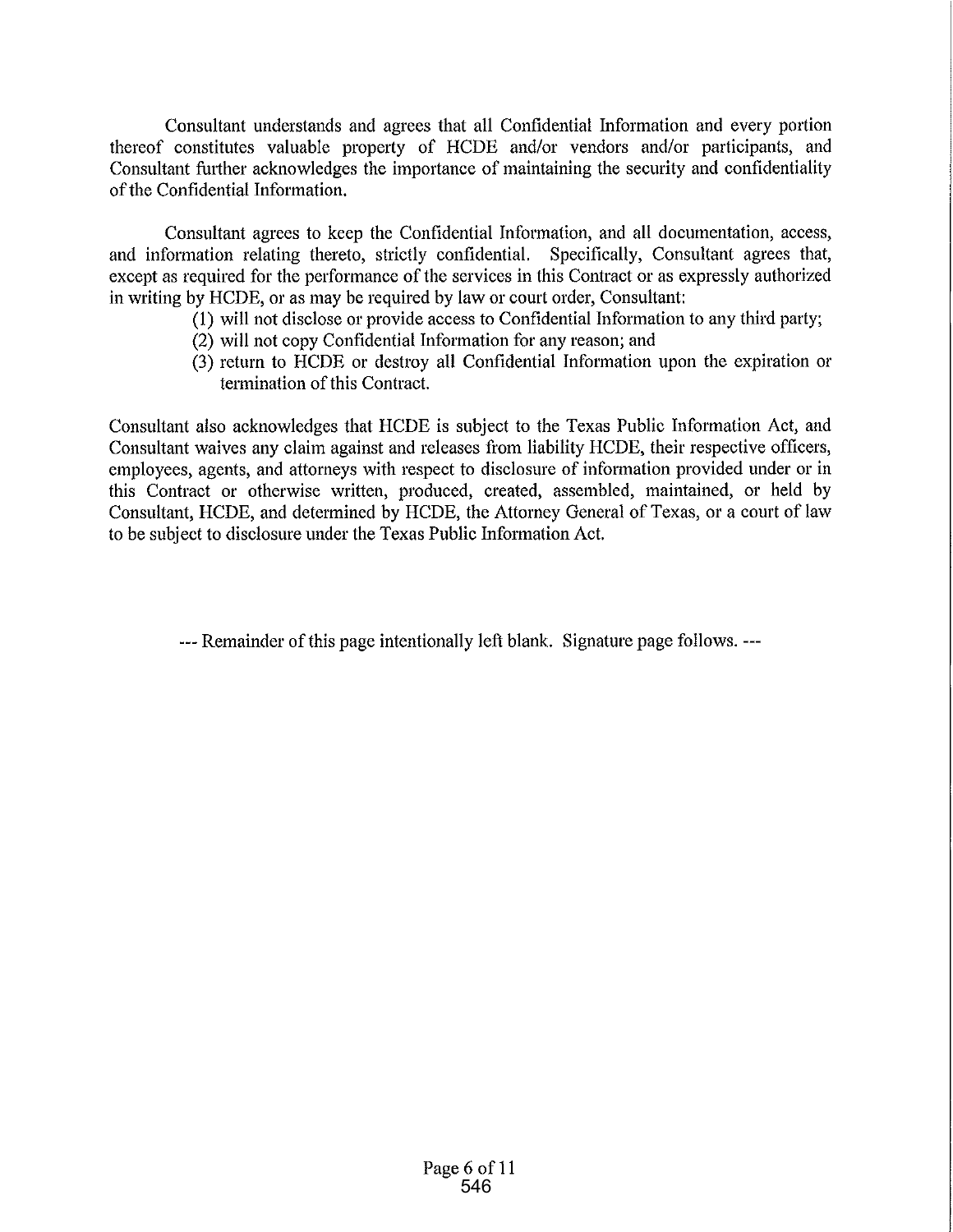The Schlueter Group **By** (Mgnature)

Harris County Department of Education

 $By:   
\n(Signature)$ 

Date:

th < SCI Name: Title:  $\mathscr{Q}\mathscr{U}$ И ОЛ

1122 Colorado Street, Suite 200 Austin, Texas 78701 512-477-5200 FAX:  $\frac{577}{2}$  $6 - 698$ Email:  $512$ 'a

Date: \_\_\_\_\_\_\_\_\_\_\_ \_

John E. Sawyer County School Superintendent 6300 Irvington Blvd Houston, TX 77022-5618 713-696-8210 FAX: 713-696-0723 jsawyer@hcde-texas.org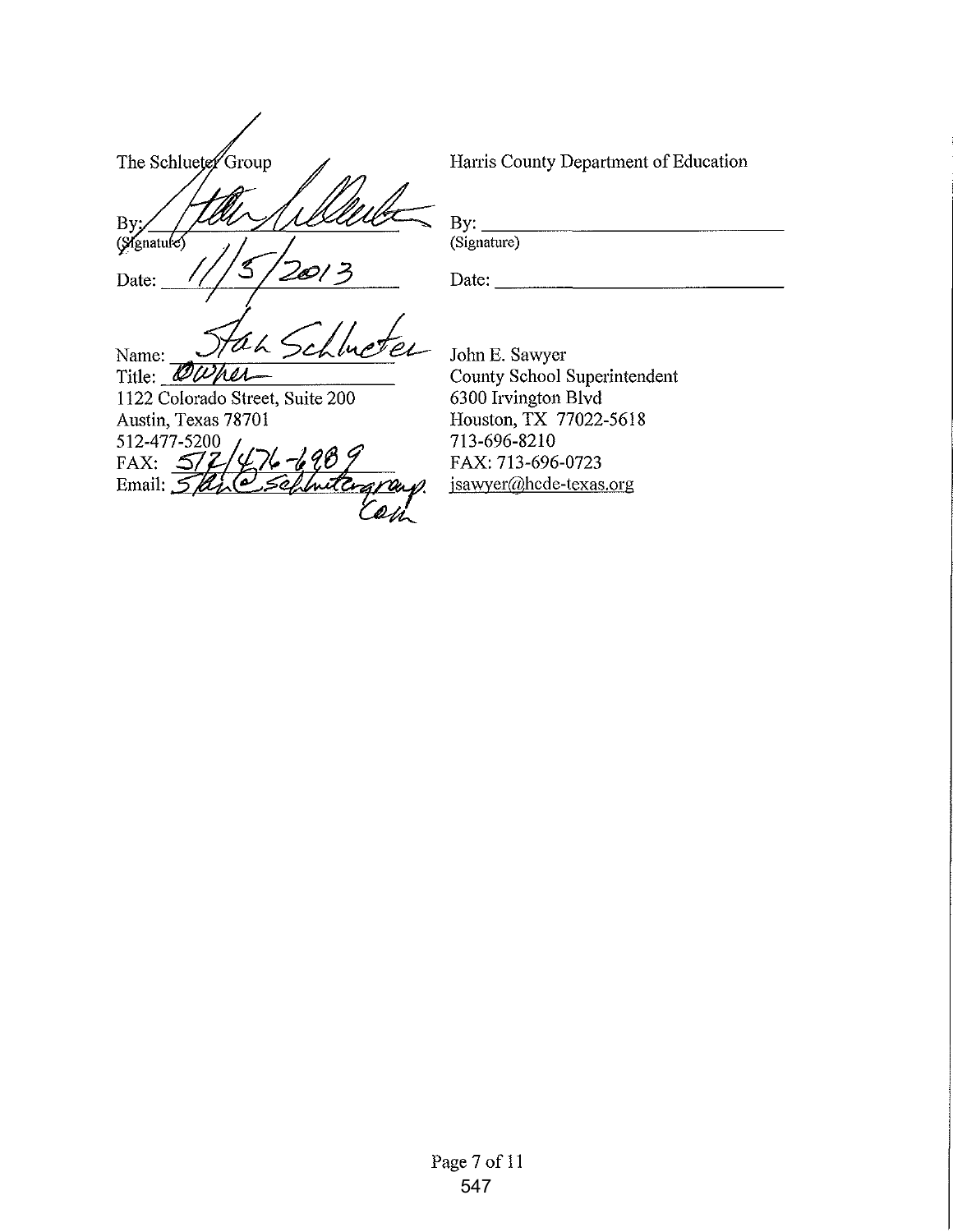# **EXHIBIT A: SCOPE OF WORK**

Consultant shall timely provide the following services:

• Serve as an HCDE liaison with state government, agencies, and entities impacting HCDE's work and divisions, including, but not limited to:

- $\triangleright$  Texas Education Agency,
- $\triangleright$  Texas Higher Education Coordinating Board,
- ~Texas Workforce Commission,
- $\triangleright$  Texas Department of Health and Human Services,
- $\triangleright$  Texas House of Representatives,
- $\triangleright$  Texas Senate,
- <sup>~</sup>Governor of Texas,
- ~Lieutenant Governor of Texas,
- $\triangleright$  Speaker of the Texas House of Representatives,
- <sup>~</sup>Others as necessary.
- Advise and assist HCDE and HCDE divisions regarding interfacing with state govemment, agencies, and entities, legislative matters, and promotion and protection of the interests of HCDE, with patticular emphasis on Adult Education, After School Services, Early Childhood Intervention, Vittual Schools and other HCDE divisions as assigned by HCDE's Superintendent.
- Advise and assist HCDE regarding any study or review of HCDE undertaken by the Texas House of Representatives, Texas Senate, or any committee thereof.
- Serve as an information resource for state government stakeholders about the work of HCDE.
- Prepare reports and provide professional advice regarding matters as stated herein and as requested by the Superintendent.
- Report regularly (at least monthly) to HCDE's Superintendent on any developments or changes in state legislative policy or administrative action at the state govemment level which require the Superintendent's awareness or action.
- Attend Legislative meetings and other meetings of public policy bodies as requested by HCDE. Within applicable legal parameters, guidelines, and priorities, Consultant may communicate directly with any appropriate public official for the purpose of acquiring and disseminating necessary available information regarding HCDE and HCDE's work, as directed or requested by HCDE's Superintendent.
- Schedule, coordinate, and attend meetings between HCDE representative(s) and state government, agencies, and entities as requested by HCDE's Superintendent.
- Monitor the Texas Legislature during regular session, special sessions, and interim sessions and report all bills or other legislative activity that would affect, or potentially affect HCDE to HCDE's Superintendent and on the Superintendent's request, to the Board of Trustees.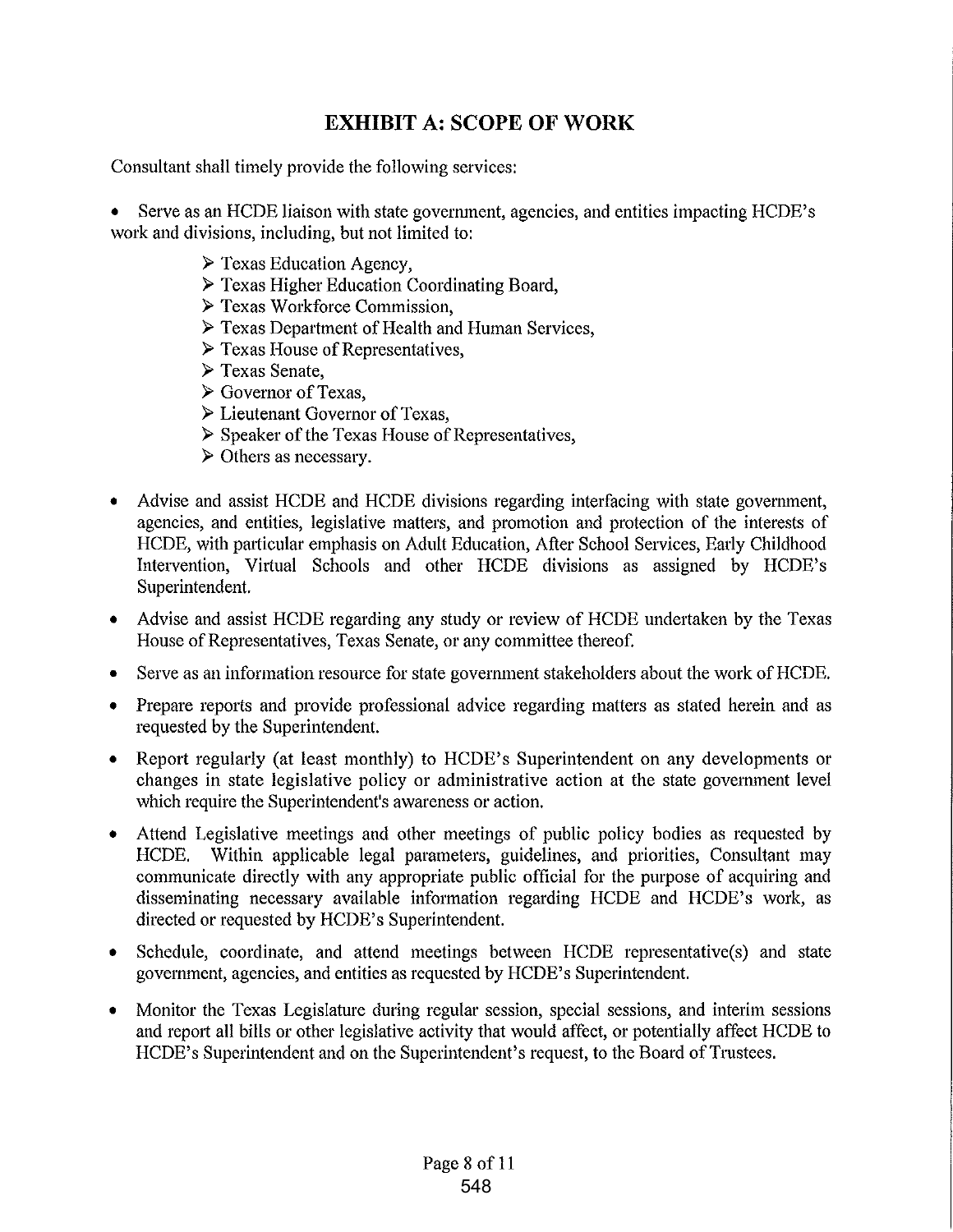# **EXHIBIT B:**

# **Certification Regarding Debarment, Suspension, Ineligibility and Voluntary Exclusion Lower Tier Covered Transactions**

# **I. Instructions for Certification**

- 1. By signing and submitting this proposal, the prospective lower tier participant is providing the cettification set out below.
- 2. The cettification in this clause is a material representation of fact upon which reliance was placed when this transaction was entered into. If it is later determined that the prospective lower tier patticipant knowingly rendered an erroneous certification, in addition to other remedies available to the Federal Government the depattment or agency with which this transaction originated may pursue available remedies, including suspension and/or debarment.
- 3. The prospective lower tier participant shall provide immediate written notice to the person to whom this proposal is submitted if at any time the prospective lower tier patticipant learns that its cettification was erroneous when submitted or had become erroneous by reason of changed circumstances.
- 4. The terms covered transaction, debarred, suspended, ineligible, lower tier covered transaction, participant, person, primary covered transaction, principal, proposal, and voluntarily excluded, as used in this clause, have the meaning set out in the Definitions and Coverage sections of rules implementing Executive Order 12549 and 7 C.F.R. 1017.105. You may contact the person to which this proposal is submitted for assistance in obtaining a copy of those regulations.
- 5. The prospective lower tier patticipant agrees by submitting this proposal that, should the proposed covered transaction be entered into, it shall not knowingly enter into any lower tier covered transaction with a person who is proposed for debarment under 48 CFR part 9, subpart 9.4, debarred, suspended, declared ineligible, or voluntarily excluded from participation in this covered transaction, unless authorized by the depattment or agency with which this transaction originated.
- 6. The prospective lower tier participant further agrees by submitting this proposal that it will include this clause titled "Cettification Regarding Debarment, Suspension, Ineligibility and Voluntary Exclusion-Lower Tier Covered Transaction," without modification, in all lower tier covered transactions and in all solicitations for lower tier covered transactions.
- 7. A participant in a covered transaction may rely upon a certification of a prospective participant in a lower tier covered transaction that it is not proposed for debarment under 48 CFR patt 9, subpatt 9.4, debarred, suspended, ineligible, or voluntarily excluded from covered transactions, unless it knows that the certification is erroneous. A patticipant may decide the method and frequency by which it determines the eligibility of its principals. Each patticipant may, but is not required to, check the List of Patties Excluded from Federal Procurement and Nonprocurement Programs.
- 8. Nothing contained in the foregoing shall be construed to require establishment of a system of records in order to render in good faith the cettification required by this clause. The knowledge and information of a patticipant is not required to exceed that which is normally possessed by a prudent person in the ordinary course of business dealings.
- 9. Except for transactions authorized under paragraph 5 of these instructions, if a patticipant in a covered transaction knowingly enters into a lower tier covered transaction with a person who is proposed for debarment under 48 CFR part 9, subpart 9.4, suspended, debarred, ineligible, or voluntarily excluded from patticipation in this transaction, in addition to other remedies available to the Federal Government, the department or agency with which this transaction originated may pursue available remedies, including suspension and/or debarment.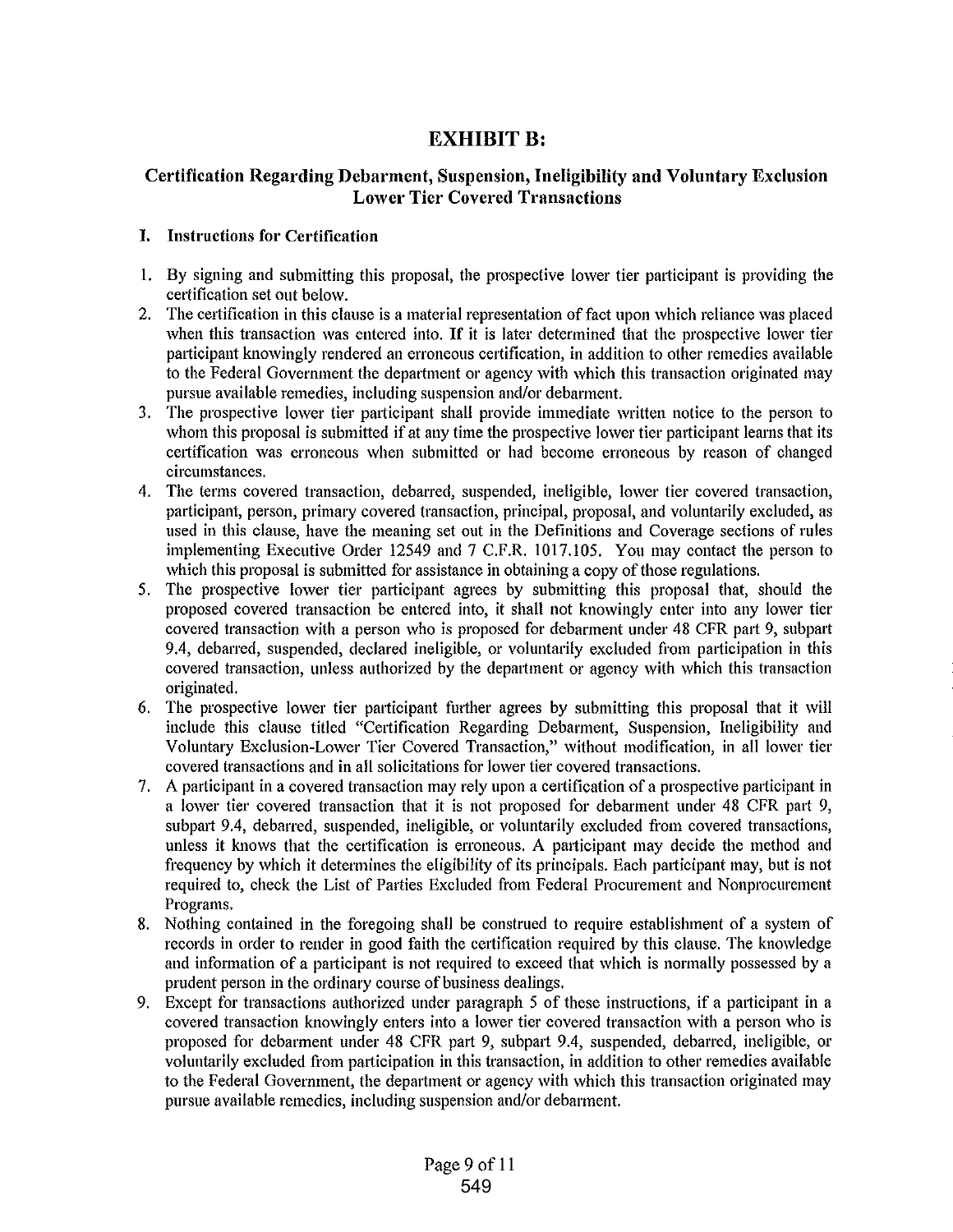# **Certification Regarding Debarment, Suspension, Ineligibility an Voluntary Exclusion-Lower Tier Covered Transactions**

- **1.** The prospective lower tier patticipant cettifies, by submission of this proposal, that neither it nor its principals is presently debarred, suspended, proposed for debarment, declared ineligible, or voluntarily excluded from participation in this transaction by any Federal depattment or agency.
- 2. Where the prospective lower tier participant is unable to cettify to any of the statements in this cettification, such prospective patticipant shall attach an explanation to this proposal.

[60 FR 33042, 33043, June 26, 1995]

(Printed Individual or Company Name By: (Signature) Date: